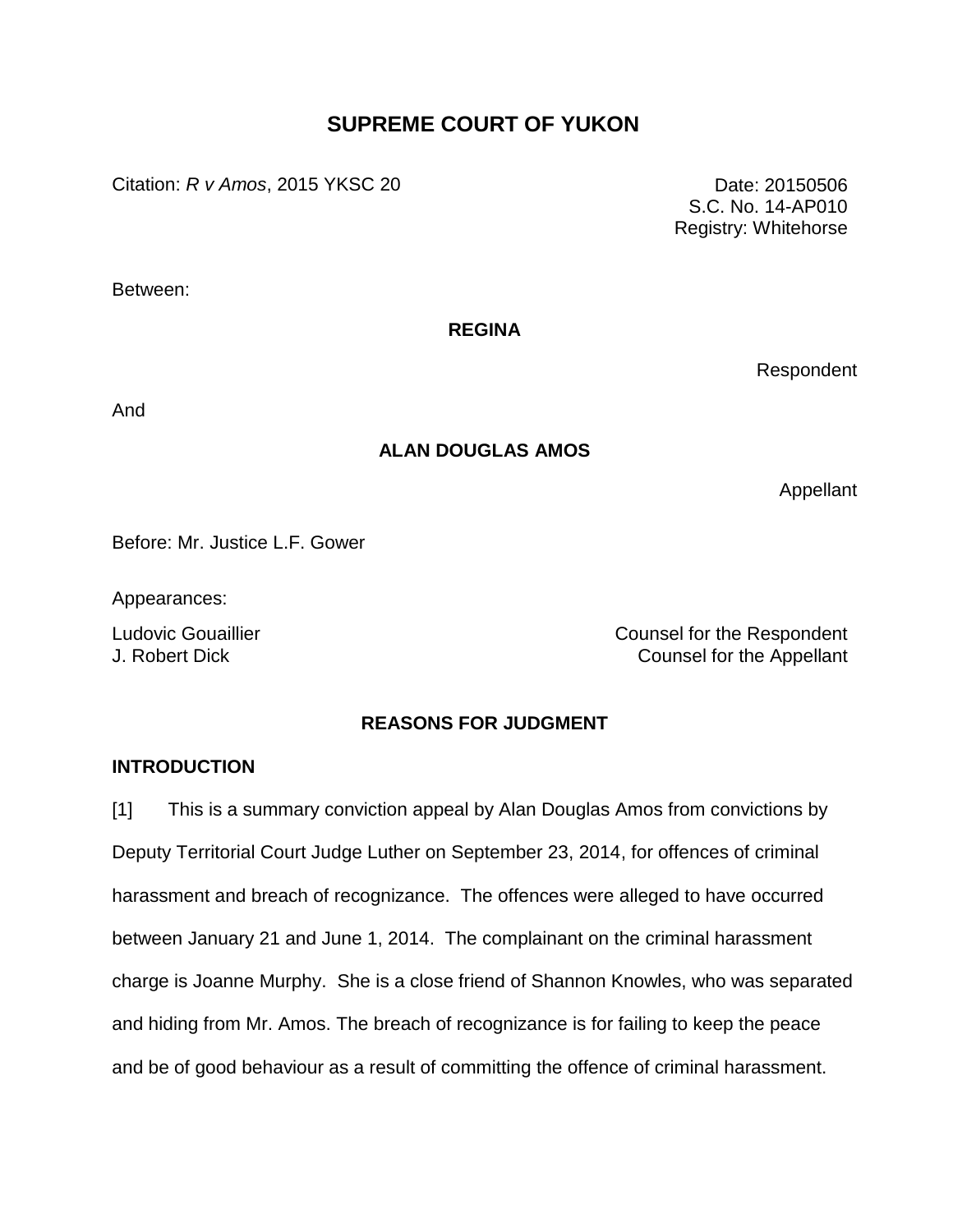Therefore, if Mr. Amos is successful on the appeal from the conviction on criminal

harassment, then the conviction for the breach will also necessarily fall.

[2] The grounds of appeal put forward by Mr. Amos' counsel in his outline can be

distilled down to two:

- (a) the trial judge's verdict was unreasonable; and
- (b) his reasons were insufficient to allow for meaningful appellate review.

## **LAW**

[3] Criminal harassment is generally set out in s. 264(1) of the *Criminal Code*, R.S.C.

1985, c. C-46 (the "*Code*"):

264.(1) No person shall, without lawful authority and knowing that another person is harassed or recklessly as to whether the other person is harassed, engage in conduct referred to in subsection (2) that causes that other person reasonably, in all the circumstances, to fear for their safety or the safety of anyone known to them.

[4] Of the four types of harassing conduct referred to in ss. (2), Mr. Amos was

specifically charged under s. 264.(2)(b) of the *Code*:

(b) repeatedly communicating with, either directly or indirectly, the other person or anyone known to them;

[5] The Alberta Court of Appeal in *R. v. Sillipp*, 1997 ABCA 346, ("*Sillipp*") at para. 18,

set out the five essential ingredients of the offence of criminal harassment which all must

be proven beyond a reasonable doubt:

- 1) It must be established that the accused has engaged in the conduct set out in s. 264(2)(a), (b), (c), or (d) of the *Criminal Code*.
- 2) It must be established that the complainant was harassed.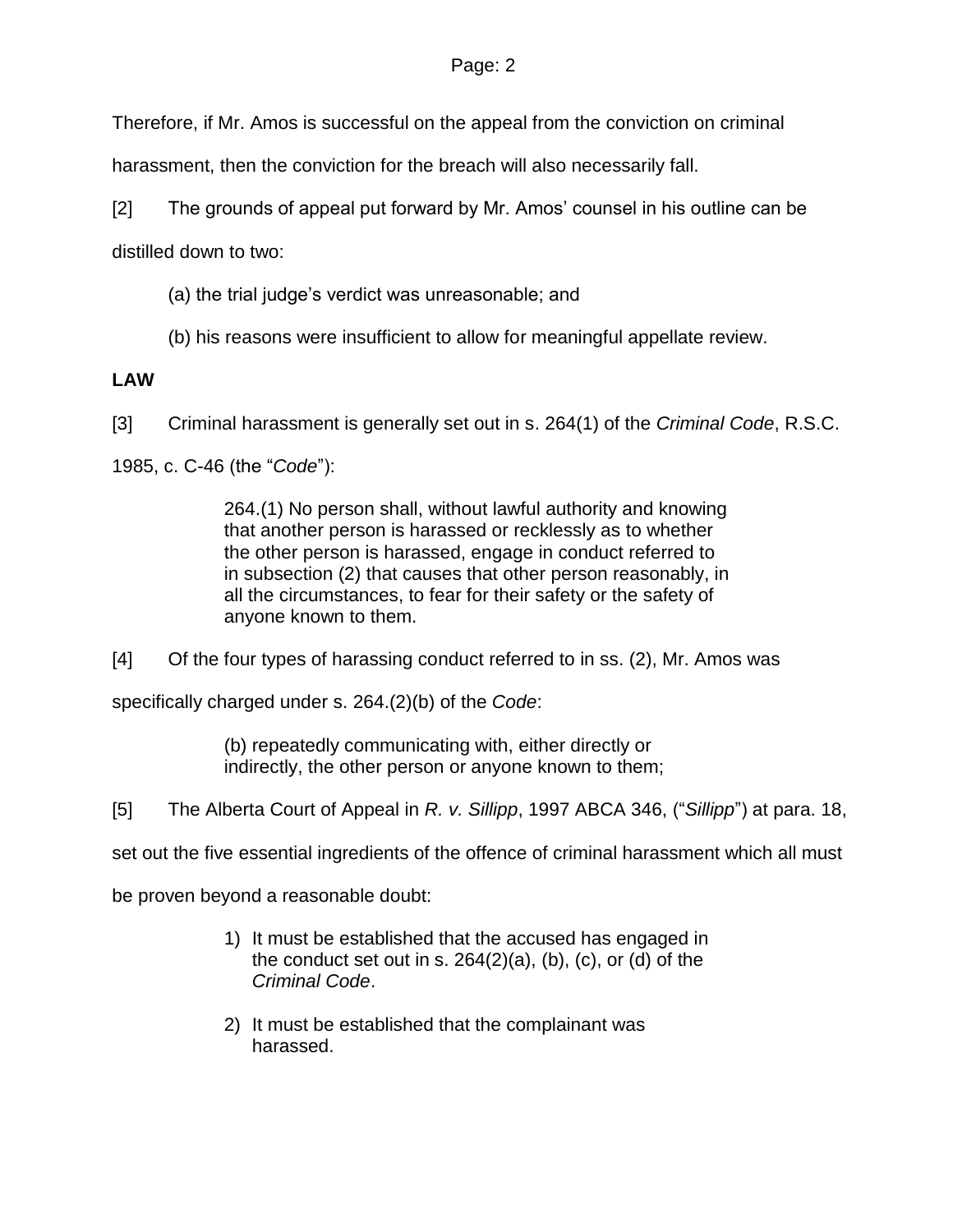- 3) It must be established that the accused who engaged in such conduct knew that the complainant was harassed or was reckless or wilfully blind as to whether the complainant was harassed;
- 4) It must be established that the conduct caused the complainant to fear for her safety or the safety of anyone known to her; and
- 5) It must be established that the complainant's fear was, in all of the circumstances, reasonable.

[6] Regarding the repeated communication referred to in s. 264(2)(b), the Ontario

Court of Appeal in *R. v. Ohenhen* (2005), 77 O.R. (3d) 570 held that, depending upon the

circumstances, the *actus reus* (guilty act) of the offence may be proved where the conduct

occurs more than once. However, that is not to say that if there are only two instances,

that the *actus reus* will be proven. It will depend upon the circumstances.

[7] Referring to other authorities from the Ontario Court of Appeal, the Court in

*R. v Alvarez-Gongora*, 2014 ONCJ 712, ("*Alvarez-Gongora*") at para. 42 further clarified

the nature of the offence as follows:

42 For the complainant to have been harassed or to have felt harassed, it is not enough for the complainant to have been "vexed, disquieted or annoyed". To have been harassed means to have been "tormented, troubled, worried continually or chronically, plagued, bedeviled and badgered". I note that these terms are not cumulative. It can be enough for harassment if any one of these terms is established.

[8] *Alvarez-Gongora*, at para. 44, also confirmed that a court must take a contextual approach in determining whether criminal harassment has been proven, including considering the background of the relationship and the history between the complainant and the accused:

> 44 When the Court is considering whether the elements of the offence have been made out, the approach is a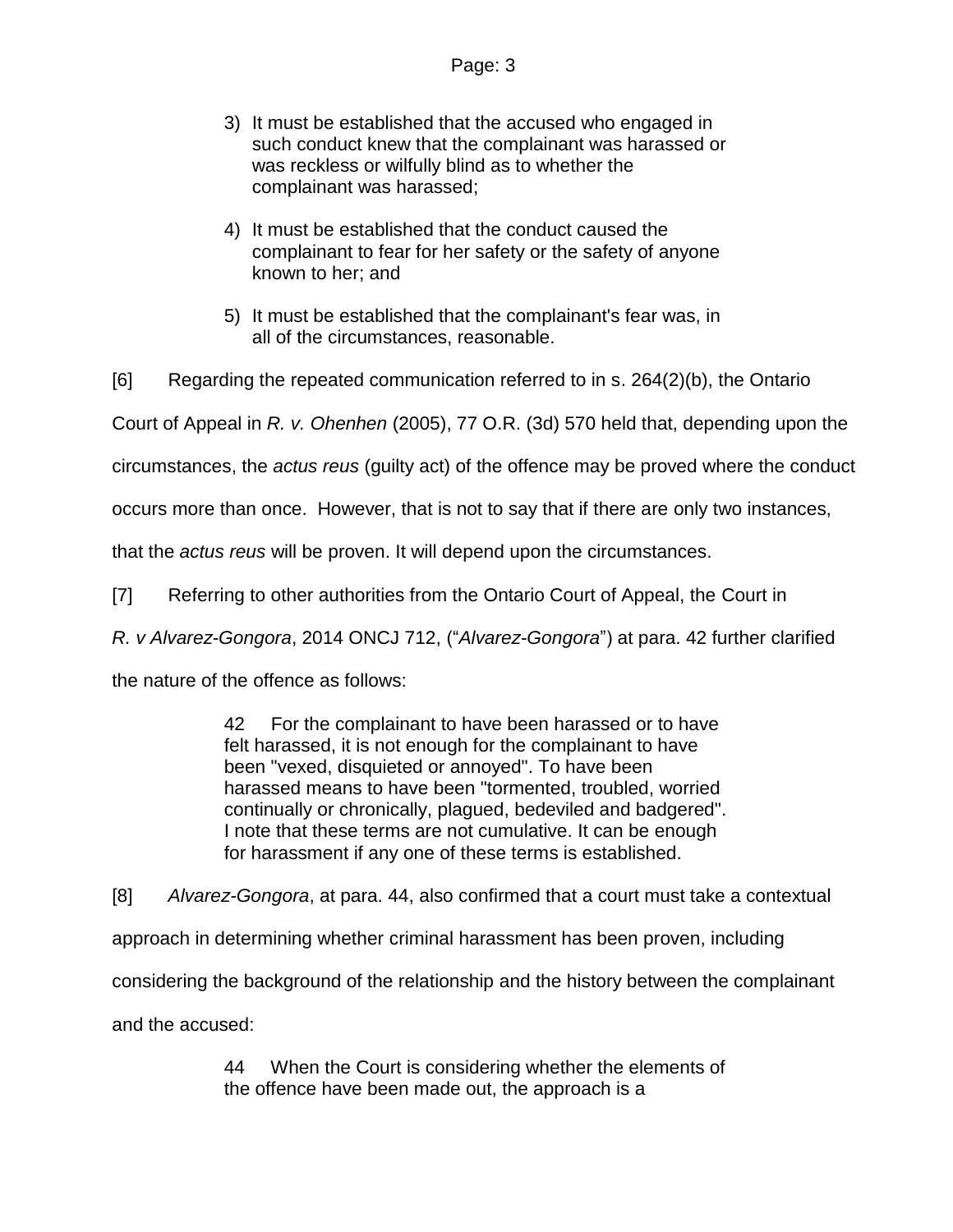contextual one. It is a question of fact for the Court to determine in each case. The Court must consider the conduct that is the subject of the criminal harassment charge against the background of the relationship and the history between the complainant and accused.

[9] With respect, the trial judge's reasons were very lean, consisting of only 12

paragraphs over fewer than two and one-half double-spaced pages. However,

*R. v. Sheppard*, 2002 SCC 26, makes it clear that deficiencies in the reasons will not

necessarily justify intervention by an appellate court, providing that court is not prevented

from conducting a meaningful appellate review of the correctness of the decision (paras.

25, 26 and 28). At para. 55, the Supreme Court summarized the principles regarding

adequate reasons as follows:

- 1. The delivery of reasoned decisions is inherent in the judge's role. It is part of his or her accountability for the discharge of the responsibilities of the office. In its most general sense, the obligation to provide reasons for a decision is owed to the public at large.
- 2. An accused person should not be left in doubt about why a conviction has been entered. Reasons for judgment may be important to clarify the basis for the conviction but, on the other hand, the basis may be clear from the record. The question is whether, in all the circumstances, the functional need to know has been met.
- 3. The lawyers for the parties may require reasons to assist them in considering and advising with respect to a potential appeal. On the other hand, they may know all that is required to be known for that purpose on the basis of the rest of the record.
- 4. The statutory right of appeal, being directed to a conviction (or, in the case of the Crown, to a judgment or verdict of acquittal) rather than to the reasons for that result, not every failure or deficiency in the reasons provides a ground of appeal.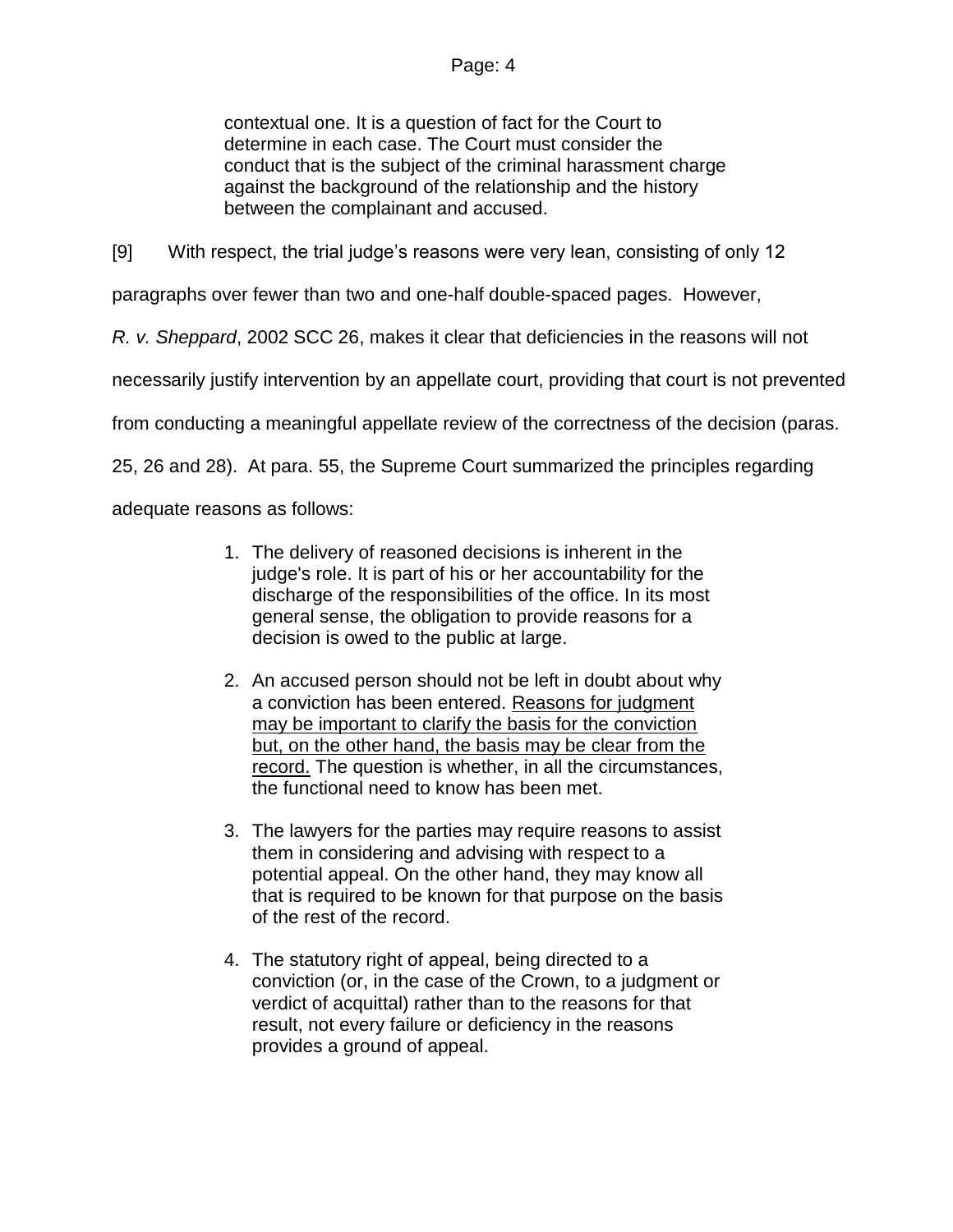- 5. Reasons perform an important function in the appellate process. Where the functional needs are not satisfied, the appellate court may conclude that it is a case of unreasonable verdict, an error of law, or a miscarriage of justice within the scope of s. 686(1)(a) of the *Criminal Code*, depending on the circumstances of the case and the nature and importance of the trial decision being rendered.
- 6. Reasons acquire particular importance when a trial judge is called upon to address troublesome principles of unsettled law, or to resolve confused and contradictory evidence on a key, issue, unless the basis of the trial judge's conclusion is apparent from the record, even without being articulated.
- 7. Regard will be had to the time constraints and general press of business in the criminal courts. The trial judge is not held to some abstract standard of perfection. It is neither expected nor required that the trial judge's reasons provide the equivalent of a jury instruction.
- 8. The trial judge's duty is satisfied by reasons which are sufficient to serve the purpose for which the duty is imposed, i.e., a decision which, having regard to the particular circumstances of the case, is reasonably intelligible to the parties and provides the basis for meaningful appellate review of the correctness of the trial judge's decision.
- 9. While it is presumed that judges know the law with which they work day in and day out and deal competently with the issues of fact, the presumption is of limited relevance. Even learned judges can err in particular cases, and it is the correctness of the decision in a particular case that the parties are entitled to have reviewed by the appellate court.
- 10. Where the trial decision is deficient in explaining the result to the parties, but the appeal court considers itself able to do so, the appeal court's explanation in its own reasons is sufficient. There is no need in such a case for a new trial. The error of law, if it is so found, would be cured under the s. 686(1)(b)(iii) proviso. (my emphasis)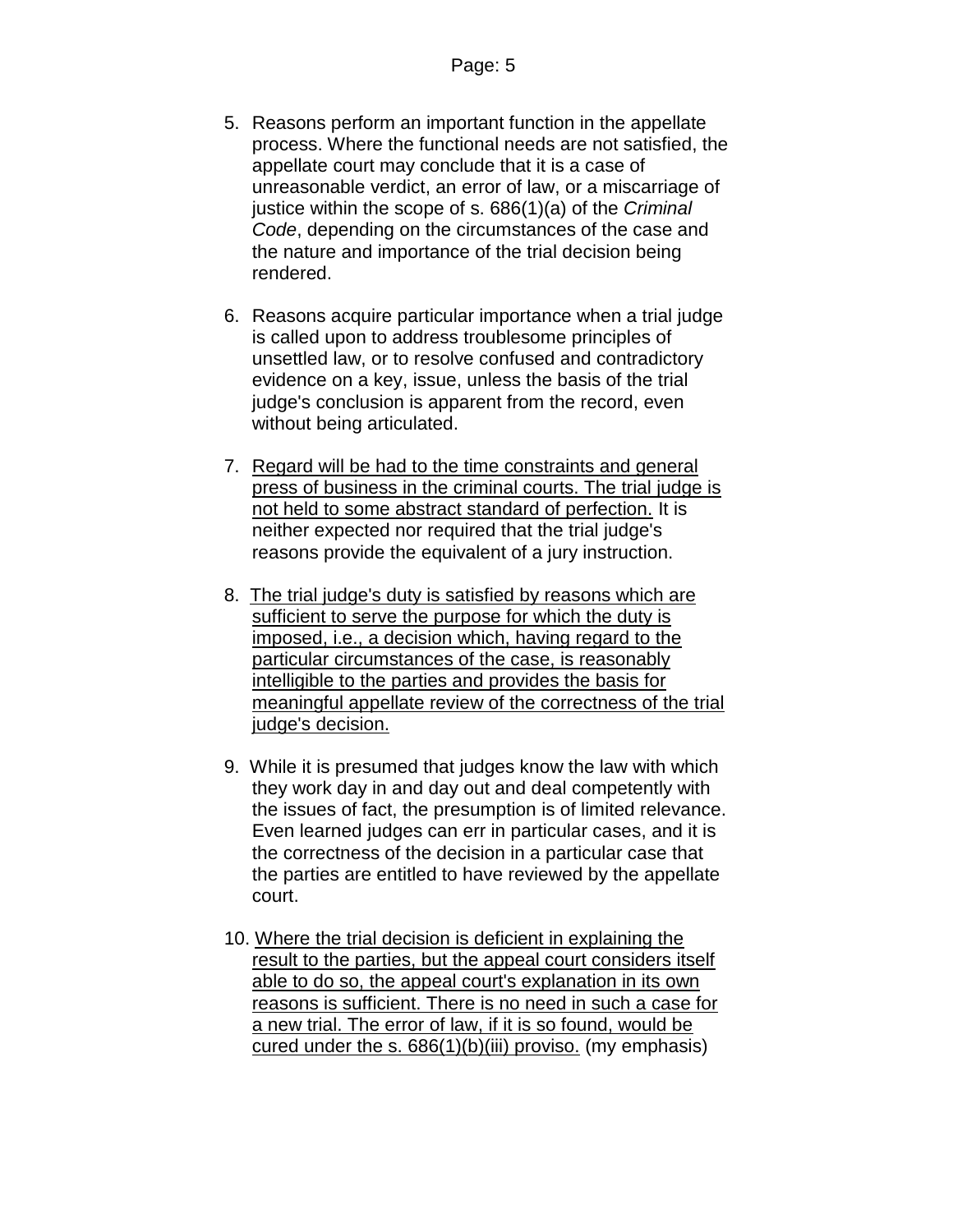[10] Finally, in assessing the reasonableness of the guilty verdict on the criminal harassment offence, my role as an appeal judge is not to retry the case or simply substitute my views for those of the trial judge. Rather, it is to determine whether there was evidence on the record to support the verdict: *R. v. G.W.* (1996), 93 O.A.C. 1, at paras. 18, 19 and 22.

[11] None of this law is controversial on this appeal.

### **ANALYSIS**

[12] In my view, despite the brevity of the reasons, there is evidence to support the trial judge's conclusion that the five ingredients of the offence of criminal harassment set out in *Sillipp* had been proven beyond a reasonable doubt. The only one of the five which gave me reason for pause is whether Ms. Murphy's fear was, in all the circumstances, reasonable. In a moment, I will go through each of the five ingredients and discuss the evidence in support, as well as the overall context. However, before I do that, and given that the trial judge's reasons were so short, it may be helpful to include the relevant paragraphs from his Reasons for Judgment (2014 YKTC 61):

> 2 A longstanding relationship between Joanne Murphy, Joseph Szulinszky, and the defendant broke down after 12 years or so because Joanne Murphy, a close friend of Shannon Knowles (who was separated and hiding from the defendant) would not disclose Shannon Knowles' location to the defendant.

> 3 The defendant was ordered several times to leave their home by Joanne Murphy, but this was largely thwarted by Joseph Szulinszky, who continued to have the defendant over for coffee.

> 4 As to communications, which is the central point of this charge, the defendant did say to Joanne Murphy, "I know you're still talking", which is obviously a reference to Shannon Knowles. Joanne Murphy stood by her friend,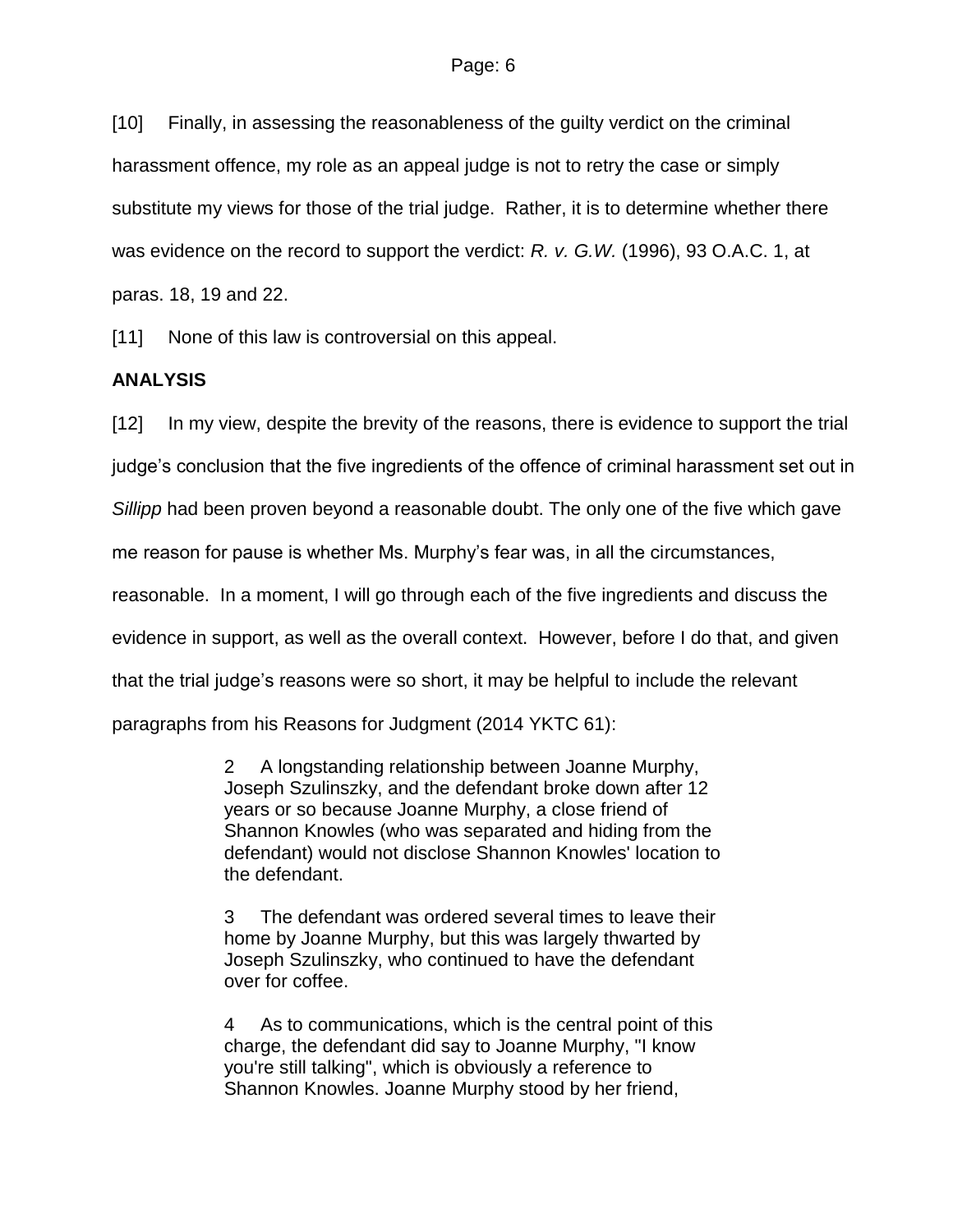Shannon Knowles, and refused to disclose her location to the defendant. Frustrated, the defendant called Joanne Murphy at work, from her own house phone, and called her a "stunned cunt". The defendant went to her workplace, the Whitehorse Air Tanker Base, and told an acting supervisor, Walter Nehring, that she was providing drugs to co-workers. Walter Nehring described him as agitated, walking to the door with purpose, and not normal. The defendant repeatedly told Joseph Szulinszky that she was meeting men for coffee all the time, and having an affair with Kim.

…

6 The defendant is a very large man, well over six feet tall, and well over 200 pounds. Joanne Murphy is an average size woman, perhaps five-foot-five. She feared for her safety, but in fairness, indicated, "this was all about Shannon, not about me".

7 The threefold discussions outlined above are sufficient to constitute an offence under s. 264(2)(b). The fivefold test in *R. v. Sillipp,* 1997 ABCA 346 is met.

[13] In his Reasons for Sentence, cited as 2014 YKTC 62, the trial judge further clarified

what he meant by the "threefold discussions", at paras. 4 through 7:

4 The three aspects of the case that led rise to the conviction under s. 264(2)(b) had to do with:

5 The defendant calling Joanne Murphy at work from her own house phone and referring to her in the most disgusting and degrading of terms;

6 Secondly, the defendant actually going to her workplace and speaking in an aggressive manner with the acting supervisor to tell him that she was selling drugs to her coworkers. The acting supervisor, Mr. Nehring, was an excellent witness and very balanced in his approach. He indicated how agitated and abnormal Mr. Amos was;

7 And thirdly, the defendant repeatedly telling Mr. Szulinszky, Joanne Murphy's partner, that Joanne Murphy was meeting men all the time and having an affair.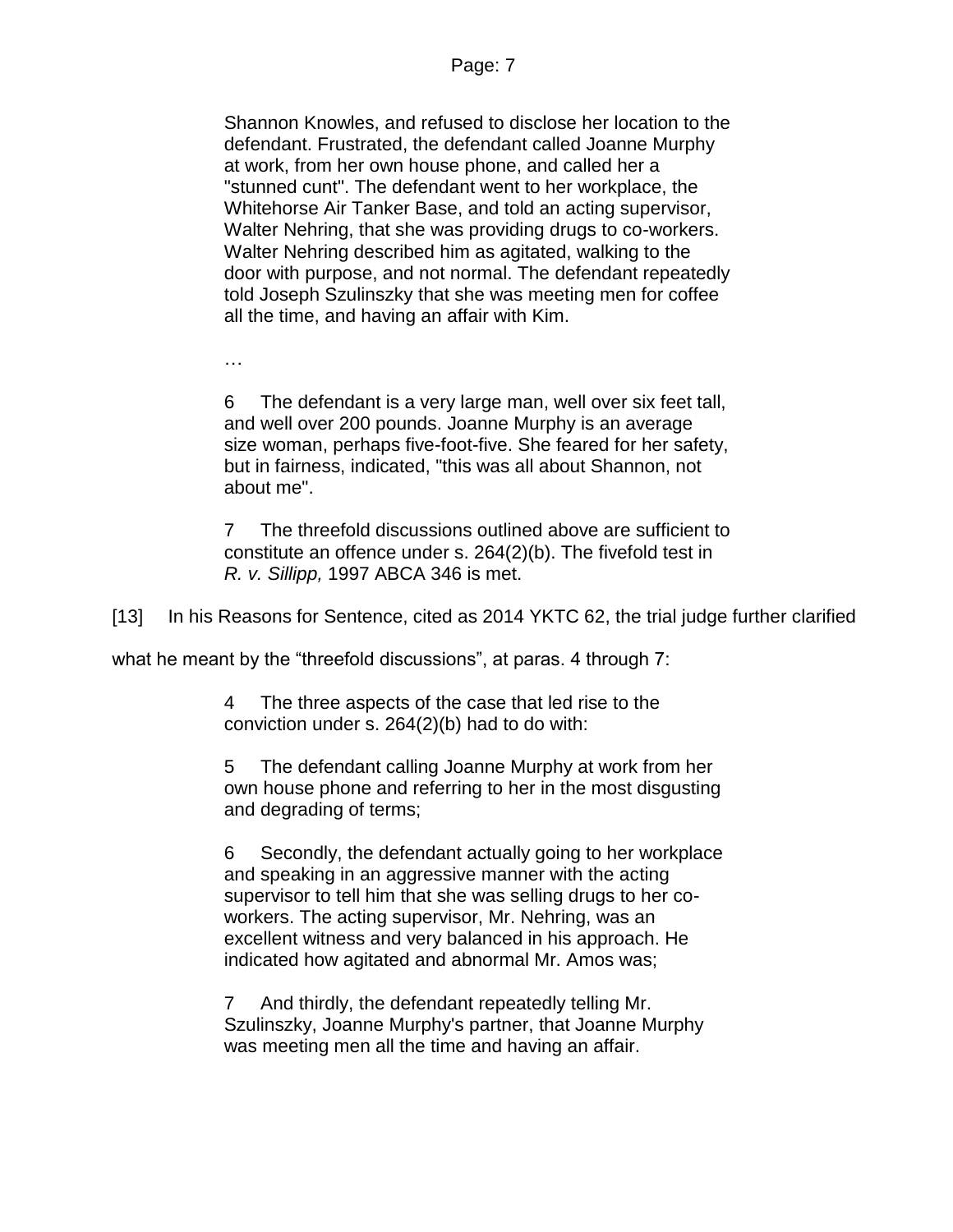## *1. Was there evidence of repeated communication?*

[14] The trial judge made a finding of fact that there were three different types of

communication which constituted criminal harassment. The appellant does not seriously

dispute that there is evidence to support this finding.

[15] The trial judge further found that Mr. Amos "repeatedly" told Mr. Szulinszky that she

was meeting men all the time and having an affair. Here, the appellant's counsel points

out that there is apparently conflicting evidence on the point. In direct examination,

Ms. Murphy testified about what happened after the confrontation she had with Mr. Amos

at her home on June 1, 2014<sup>1</sup>, when Mr. Amos told Mr. Szulinszky about the affair, and

Ms. Murphy told Mr. Amos to get out of her house:

- Q And after that time, where, you know, you had this exchange, you told him to leave, he wouldn't leave, took his time, did he come back?
- A Yes. Not the same -- I don't know if it was the same day, but, yeah, he just kept coming back anyway like - like nothing, it didn't matter what I said. So, I had got Joe to say something to him.
- … Q No, but I'm talking -- sorry, I should have been more specific. How many times did he come and you were there?
- A At least another two, three times.
- [16] In cross-examination, Ms. Murphy testified as follows:
	- Q Okay. So, June 1st you had enough of him --
	- A Mm-hmm.
	- Q -- you told him to leave, he didn't leave right away. You told him to come back [as written]. And other than getting his stuff, he didn't come back?
	- A Yeah. As far as I know, yeah.

 $\overline{a}$  $1$  Ms. Murphy later testified that she was at home that day, which was a Friday and her day off. Therefore, she had to be mistaken about the date because Friday of that week was May 30, 2014. Ms. Murphy also testified that she worked on the following Saturday and Sunday and that Mr. Amos came to her workplace on Sunday, which would have been June 1, 2014.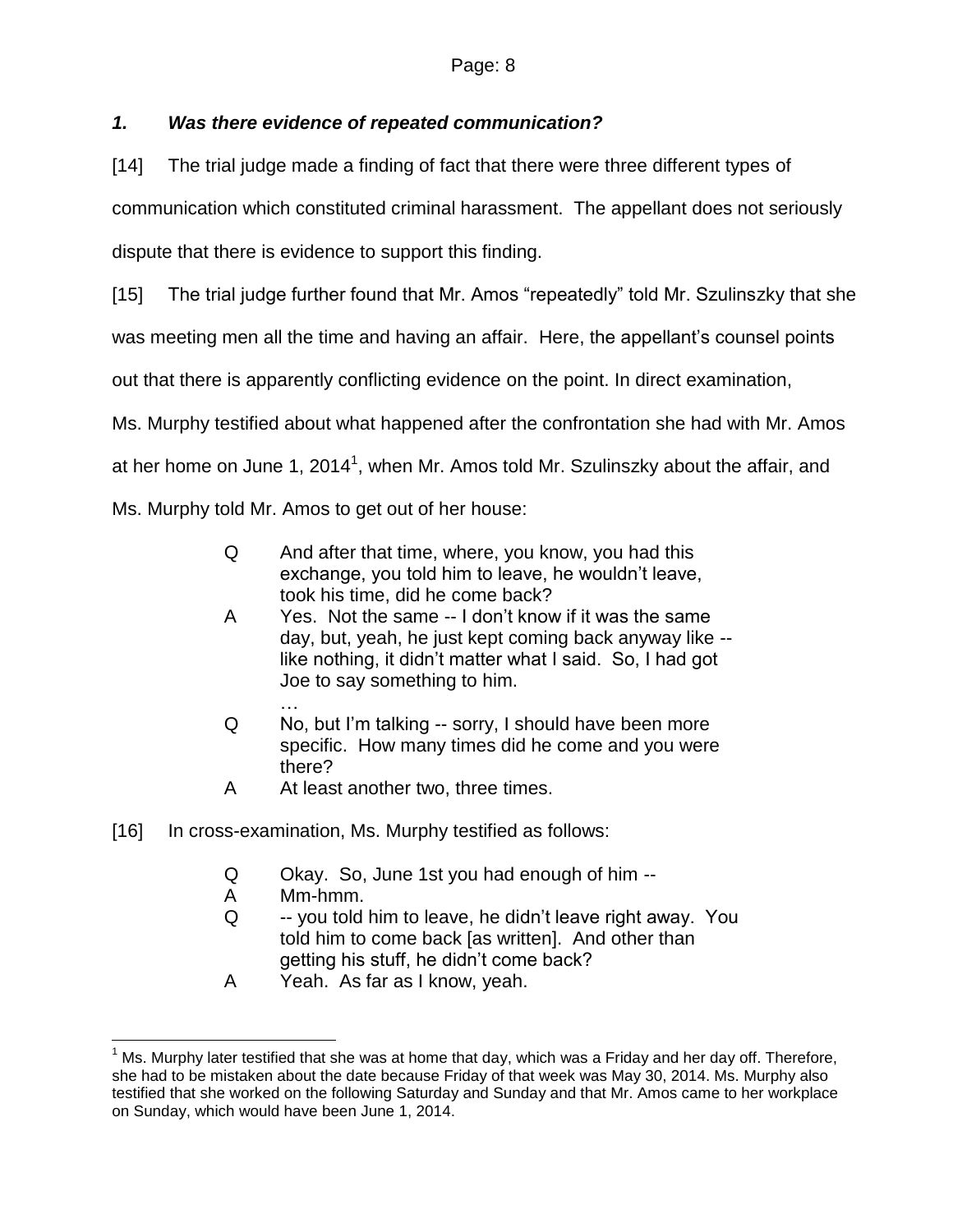[17] While there is admittedly some vagueness in this testimony, it was open to the trial judge to conclude that Ms. Murphy's answer in cross-examination was in reference to not coming back again on June 1<sup>st</sup>, rather than to not coming back on any other day following. [18] In any event, the harassing conduct by Mr. Amos occurred more than once, which

meant that it was open to the trial judge to conclude that the *actus reus* had been proven:

*Alvarez- Gongora*, at para. 41.

### *2. Was the complainant harassed?*

[19] Again, Mr. Amos' counsel did not strongly contest the evidence that Ms. Murphy subjectively felt that she had been harassed. One of the best examples of this is in the testimony of Walter Nehring, Ms. Murphy's acting supervisor at her workplace on the day Mr. Amos came to visit. He testified that when Ms. Murphy noticed Mr. Amos at the workplace, she referred to him as the man who had been "harassing" her for the last two months:

> A Well, at about that point about that point Joanne Murphy showed up, walked through the gate, and started yelling that, "This is the man who's been harassing me for the last two months," and you better get out of here…"

[20] I also note here that it is sufficient for the evidence to indicate that Ms. Murphy felt "troubled" by the repeated communications in order to constitute harassment: *Alvarez-Gongora*, at para. 42.

### *3. Did Mr. Amos know Ms. Murphy was harassed, or was he reckless or willfully blind as to that fact?*

[21] There is evidence to support any of these three states of knowledge in the testimony of Joseph Szulinszky. He said that Ms. Murphy had asked him to ask Mr. Amos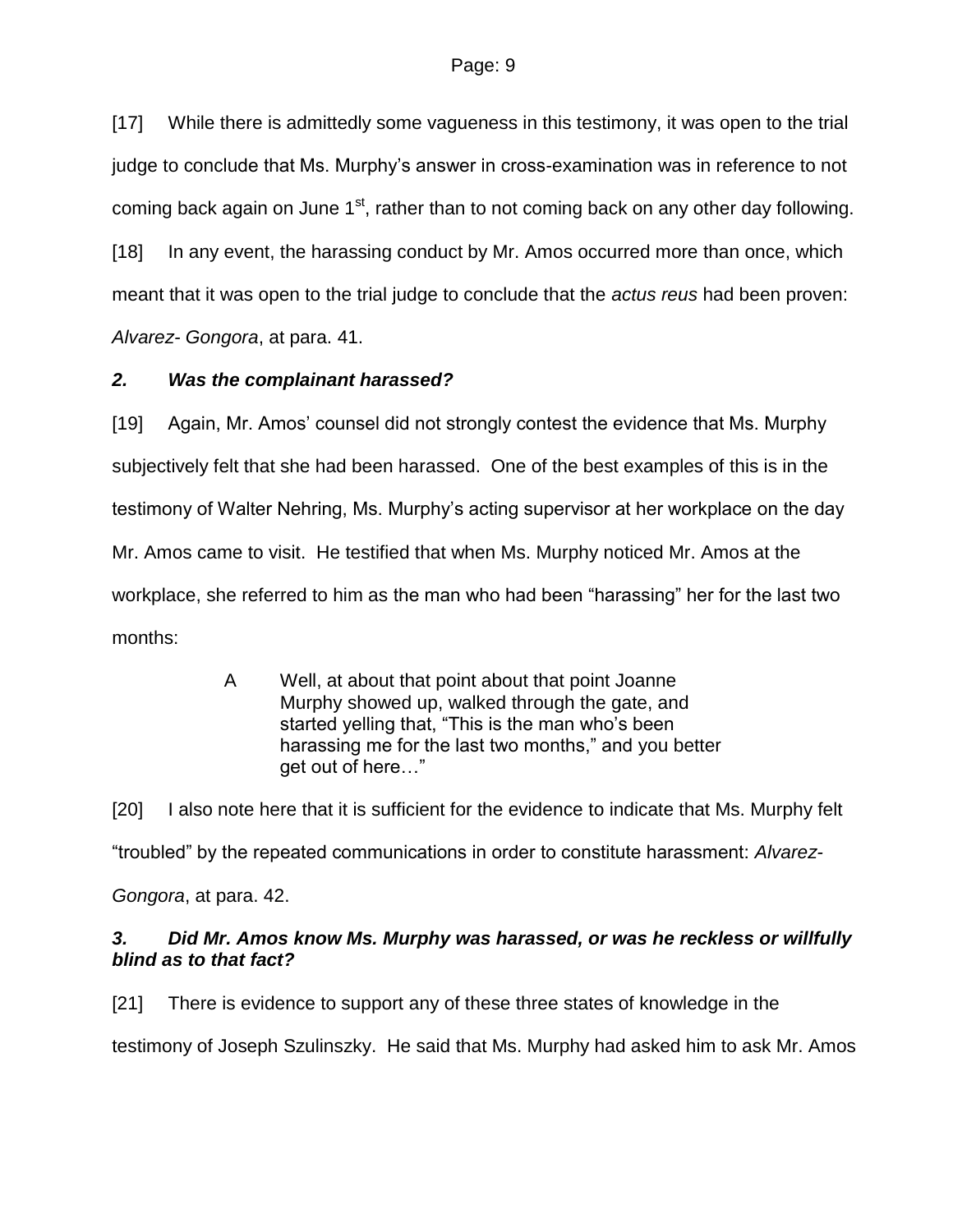not to come over to their home anymore, because she was no longer comfortable with his presence. He then testified as follows:

- Q And did Ms. Murphy, Joanne, did she ever ask you to tell him not to come by anymore?
- A Yes, she did. She did ask me on two or three occasions to say something to him --
- Q Okay.
- A -- and I had at times said things to him about it.
- Q Okay. About not coming?
- A Yes. I told him that it would be wise if he didn't come over because she's pissed at him. And he would still come over at times just to piss her off…

[22] There was also some evidence from Mr. Amos himself which is capable of shedding light on his knowledge of how his conduct was being received by Ms. Murphy. It turned out that on the day of the trial, Mr. Amos had a brief confrontation with Ms. Murphy and Mr. Szulinszky outside of the courtroom, while the witnesses were waiting for the trial to begin. At that time, Mr. Amos was subject to both a recognizance and an undertaking not to have any direct or indirect communication with Ms. Murphy. Ms. Murphy testified that she and Mr. Szulinszky were sitting with a victim services worker when Mr. Amos came directly up to them, dropped a bag in front of them and mumbled something about a man named Kim and a "grow op". When asked about this in cross-examination, Mr. Amos testified:

- Q So, you did talk to them this morning?
- A I don't care about them.
- Q You did talk to them this morning?
- A I don't care anything about those people.
- Q Yeah.
- A They can go jump off a bridge as far as I care.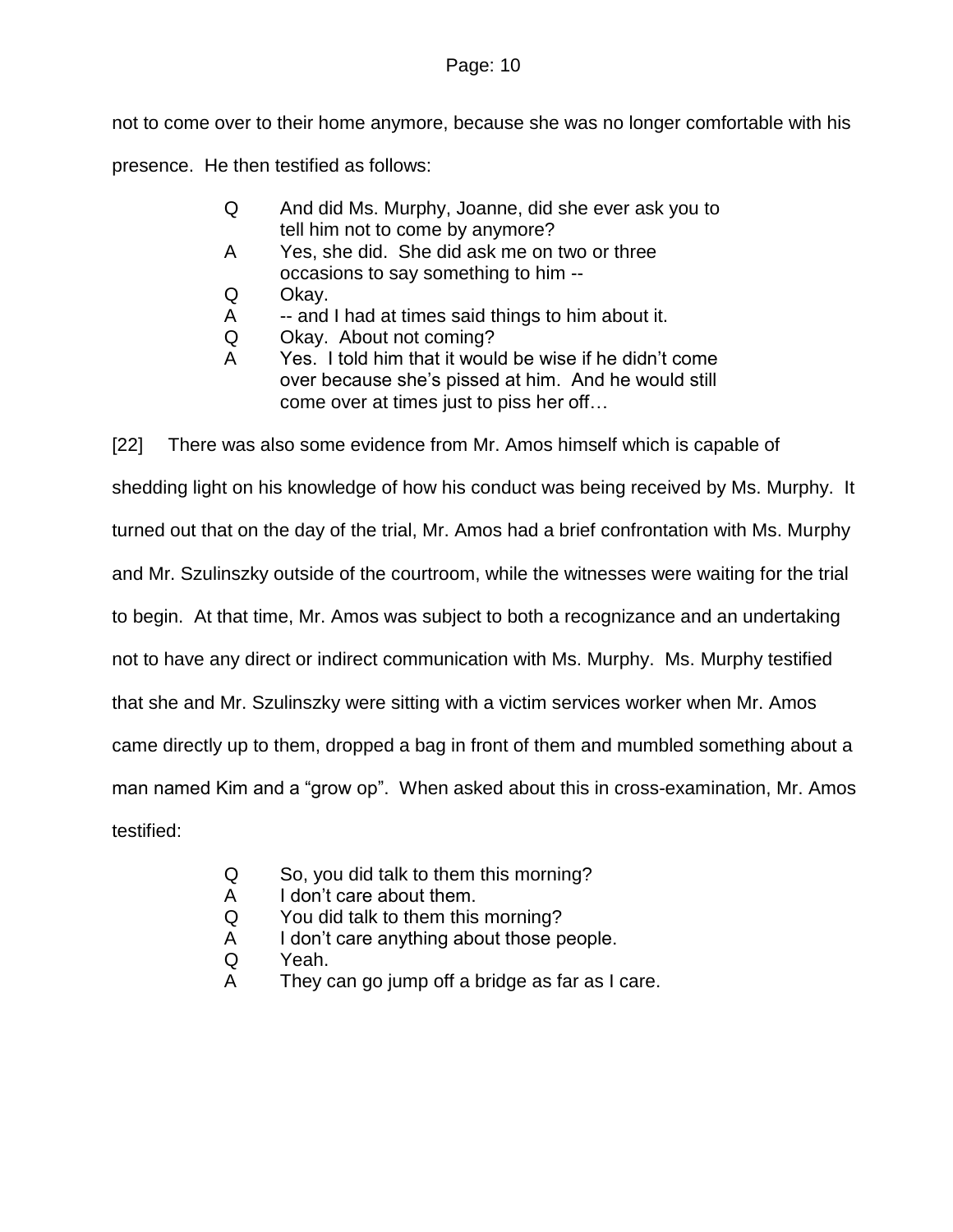## *4. Did Mr. Amos' conduct cause Ms. Murphy to fear for her safety or the safety of anyone she knew?*

[23] There are numerous examples in the evidence to support the trial judge's finding

that Ms. Murphy was afraid of Mr. Amos as a result of his harassing conduct. Most of

these come from Ms. Murphy herself. For instance, she testified that after Mr. Amos had

been to her workplace, she called the RCMP to register her complaint:

- Q And did you -- did you speak to the RCMP?
- A Yes, I did.
- Q They took a statement from you?
- A Yes, she did.
- Q And did you express concerns at the time about your --
- A Yes, I did.
- Q -- safety and so on?
- A Yeah.
- [24] And later:
	- Q Okay. So you described many times, you described instances where he would come to your home and make these comments about -- about Ms. Knowles and so on and women. How did that make you feel? You said it --
	- A Scared.
	- Q -- but, again, I want you to -- perhaps just go over it specifically.
	- A At the beginning I just kind of ignored it, but as the anger progressed it scared the hell out of me, to be honest with you because it's like I was -- I don't want to piss him off. Like, I'm scared. I'm -- I'm scared of him. I don't trust him. I don't know --
	- Q I'm sorry?
	- A I'm scared of him. I don't trust him. I don't know what's -- the way he's thinking anymore.

[25] In cross-examination, Mr. Szulinszky testified about the arguments Mr. Amos had

with Ms. Murphy at their home:

- Q Okay. They just went into arguments?
- A Just…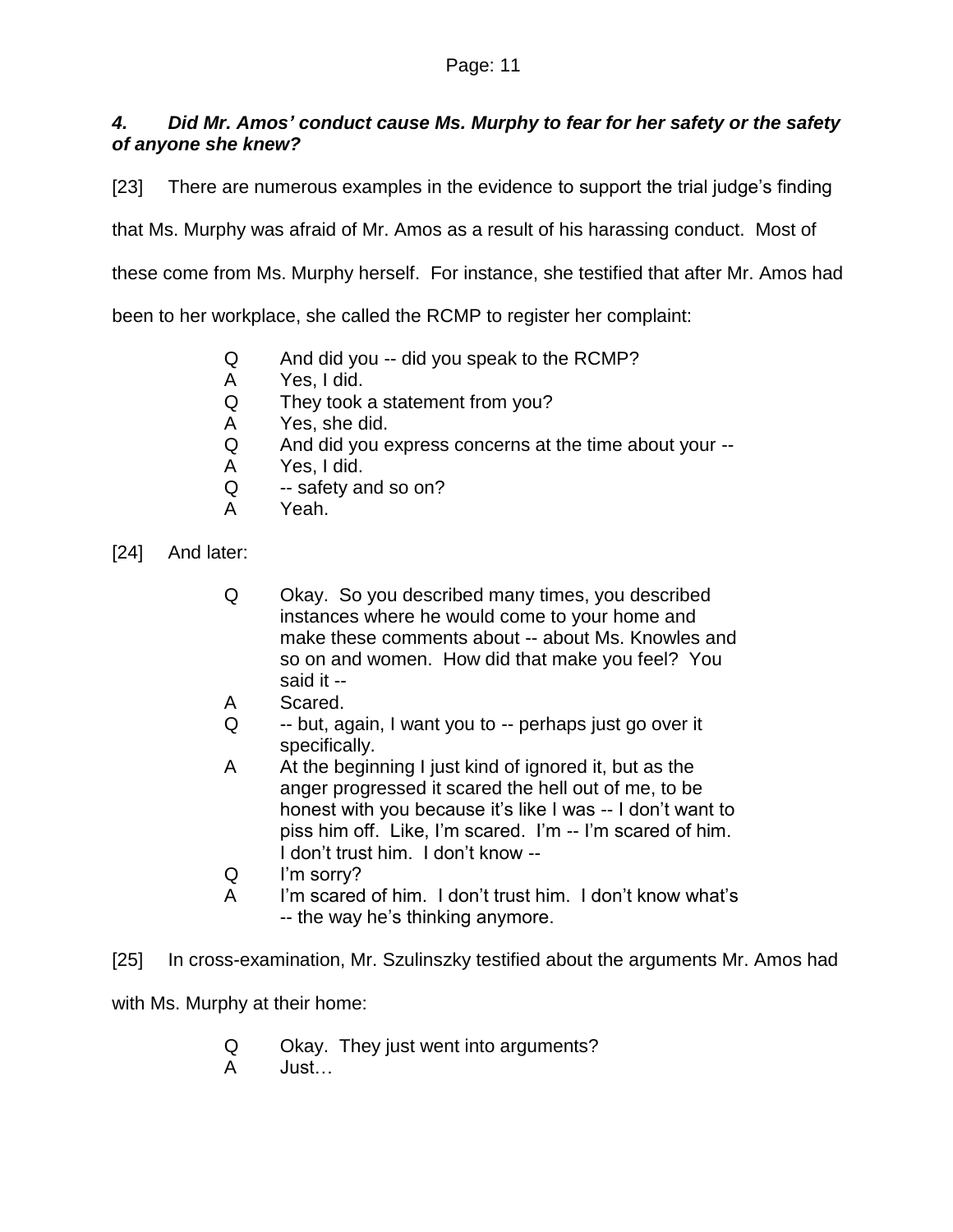- Q Did she ever say to you, like, express that -- that she's afraid for her safety?
- A Oh, yeah. Oh, yeah. Oh, yeah.
- Q In what way?
- A She was afraid of him.
- Q In what way?
- A Well, he's a large man and he has a temper.

[26] Mr. Amos' counsel emphasized a passage from Ms. Murphy's cross-examination

which he suggests contradicts the above testimony:

- Q Okay. Now, when you had the dealings with Mr. Amos, it was really annoying to listen to what he had to say, would you say?
- A No, it was more insulting than anything else.
- Q Or insulting?
- A Insulting and -- and scary in a way because of the anger.
- Q Okay. But was his anger directed at you or Joanne [sic]?
- A No, it wasn't directed at me. I -- I don't -- it was just directed -- it was anger. Like, I -- I don't think he was angry at me; there was no reason for it.

[27] Although the offence of criminal harassment under s. 264(1) allows the Crown to prove either that the complainant had "fear for their safety or the safety of anyone known to them", in this particular case, the information specified that the repeated communication caused Ms. Murphy to "fear for her safety". Therefore, arguably, it was not open to the trial judge to rely on evidence that Ms. Murphy feared for the safety of her friend Ms. Knowles. It may be that he meant to do just that when he concluded, at para. 6 of his reasons, that: "[Ms. Murphy] feared for her safety, but in fairness, indicated, "this was all about Shannon, not about me."" Nevertheless, looking at the evidence as a whole, I am satisfied that there was evidence capable of allowing the trial judge to make the explicit finding that Ms. Murphy "feared for her safety".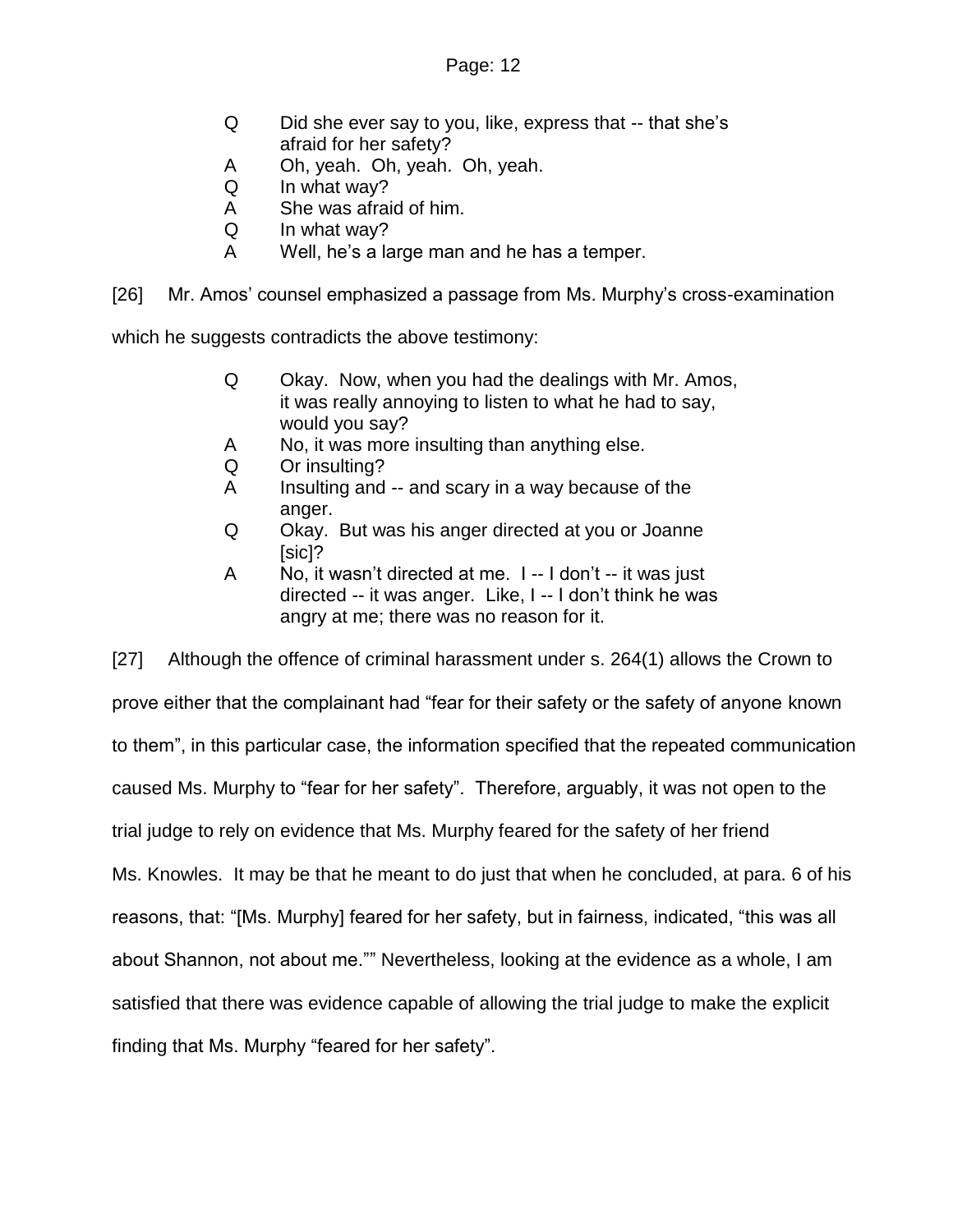#### *5. Was Ms. Murphy's fear reasonable, in all of the circumstances?*

[28] Mr. Amos' counsel argued that the three forms of communication relied upon by the trial judge in order to convict his client neither individually, nor taken together, provide objective justification for Ms. Murphy's fear. He asked me to remember that Mr. Amos was going through a conjugal separation, was understandably upset about that, and was also understandably not on his best behaviour as a result. However, counsel stressed that Mr. Amos' bad behaviour did not cross the threshold into criminal conduct.

[29] Crown counsel argued that I must consider this aspect of the *Sillipp* test in the context of the entirety of the evidence at the trial, including the evidence that Mr. Amos made further unlawful contact with Ms. Murphy on June 16, 2014, at the Whitehorse courthouse, as well as on the trial date of September 22, 2014. Mr. Amos was separately charged for breach of recognizance and breach of undertaking for the June 16<sup>th</sup> contact and was convicted by the trial judge of those offences. Neither are the subject of this appeal.

[30] With respect to the contact on June 16, 2014, there was evidence that Mr. Amos himself went to the RCMP detachment immediately afterwards to try and register a complaint that Ms. Murphy was stalking him. He was unsuccessful in this regard, however his conduct indicates the level of animosity he harboured towards Ms. Murphy. [31] As for the contact on September 22, 2014, there was evidence from both Ms. Murphy and Mr. Szulinszky of a further incident which occurred as they were driving into Whitehorse for the trial from their home in the rural subdivision of Mendenhall, where Mr. Amos also resides. According to Ms. Murphy and Mr. Szulinszky, Mr. Amos passed by them very quickly in his vehicle, stuck his hand through the sunroof and gave them the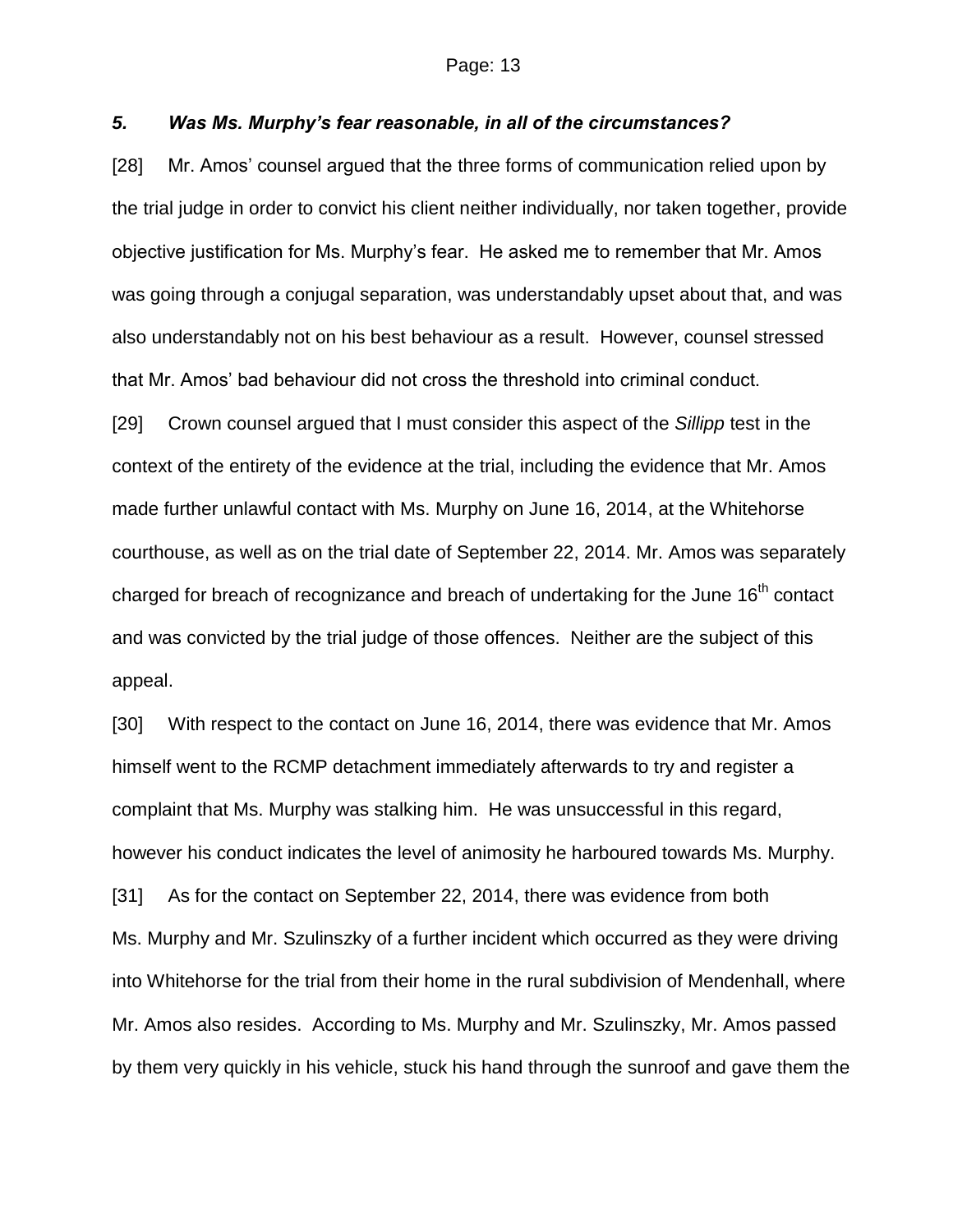finger. Then, when Mr. Amos confronted Ms. Murphy and Mr. Szulinszky at the courthouse, he apparently was making some reference to Ms. Murphy continuing to be involved in illegal drug activity with the man named Kim, the same man Mr. Amos believed she was having an affair with. This is further evidence of his animosity towards Ms. Murphy, which the trial judge could properly have taken into consideration.

[32] The fact that there were two further incidents of repeated communication after those relied upon by the trial judge to make out the offence is nevertheless part of the overall context which the trial judge could properly have had in mind in assessing the reasonableness of Ms. Murphy's fear of Mr. Amos during the time period set out in the information, which was on or between January 21 and June 1, 2014.

[33] Overall, the context of the evidence was that Mr. Amos was upset generally with women following his separation from Ms. Knowles. He was further sufficiently upset with Ms. Murphy to make allegations to her partner that she was being unfaithful, to telephone her at her workplace and call her a "stunned cunt", and to physically attend at her workplace to make unsubstantiated allegations that she was selling drugs to co-workers. Mr. Amos also either intentionally ignored the court orders (recognizance and undertaking) preventing him from having any contact with Ms. Murphy on June 16 to September 22, 2014, or was so obsessed or angry towards her that he could not stop himself from making contact on those occasions. Finally, Mr. Amos was known by Ms. Murphy to be a big man with a temper whom she did not trust. Even Mr. Amos himself testified:

> I'm just a 6 foot 2 blonde-haired guy that weighs 262 pounds that's got a really bad attitude at times with people like that.